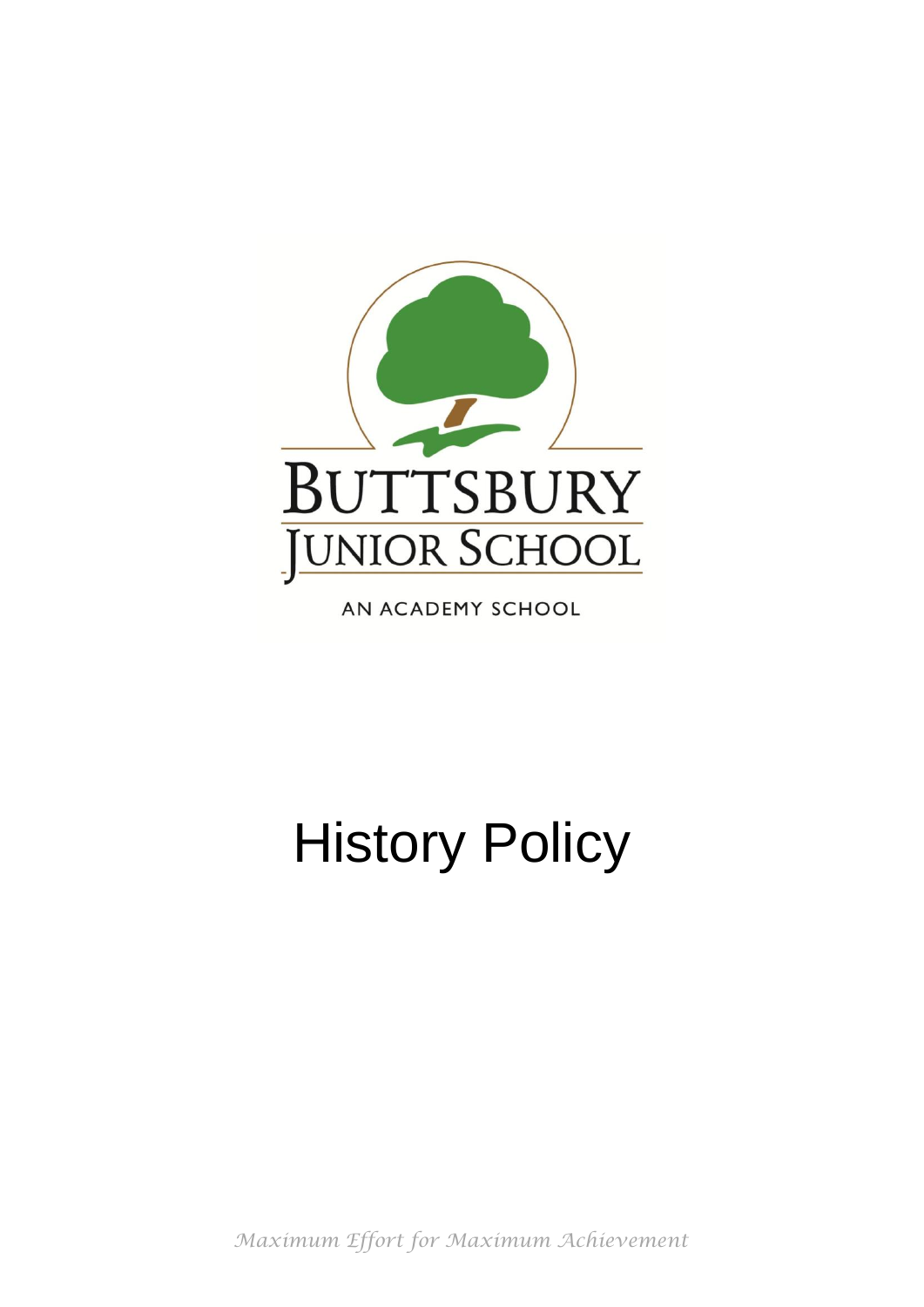

# **Introduction**

This policy outlines the teaching, organisation and management of history taught and learnt at Buttsbury Junior School. We use the National Curriculum and the statutory requirements to plan a chronological study of history across the key stage. The implementation of this policy is the responibility of all teaching staff. The responsibility for monitoring and review rests with the history subject leader.

# **We teach History to:**

- Fire pupils' curiosity about the past in Britain and the wider world;
- Help students develop a chronological framework for their knowledge of significant events and people;
- Develop a range of skills and abilities particularly those related to finding out about the past, explaining what happened and analysing events.

# **Through History we can also:**

- Develop pupils' critical thinking skills;
- Promote pupils' awareness and understanding of the British values and SMSC.
- Develop an understanding of the world we live in today and how it is influenced by past events and key individuals.

#### **In learning History pupils will:**

- Use a range of sources such as people, the local environment, artefacts, written materials, photographs and ICT based materials;
- Select the most appropriate source of evidence and evaluate the reliability of sources;
- Investigate significant issues about the past;
- Work in a variety of contexts individually, in groups and as a whole class;
- Present their knowledge and understanding in a variety of ways such as through drama, oral presentations, debates, various writing styles/ genre, timelines and drawings;
- As they grow in confidence, begin to pose and investigate their own questions.

# **When teaching History we:**

- Always explain what we want pupils to know, understand and be able to do through the history they are about to do;
- Use open, higher order, questions to deepen children's thinking;
- Vary the resources and activities to ensure pupils are actively learning, researching and investigating.
- Use starters and plenaries to ensure pupils are engaged and have opportunities to reflect on their own learning and progress.

# **To assess pupils' progress in History we:**

- Gather evidence of what individual pupils know, understand and can do in history by observing them at work, listening to and discussing with them and evaluating any work they produce.
- Make twice yearly and end of Key Stage judgements using the national curriculum statements.